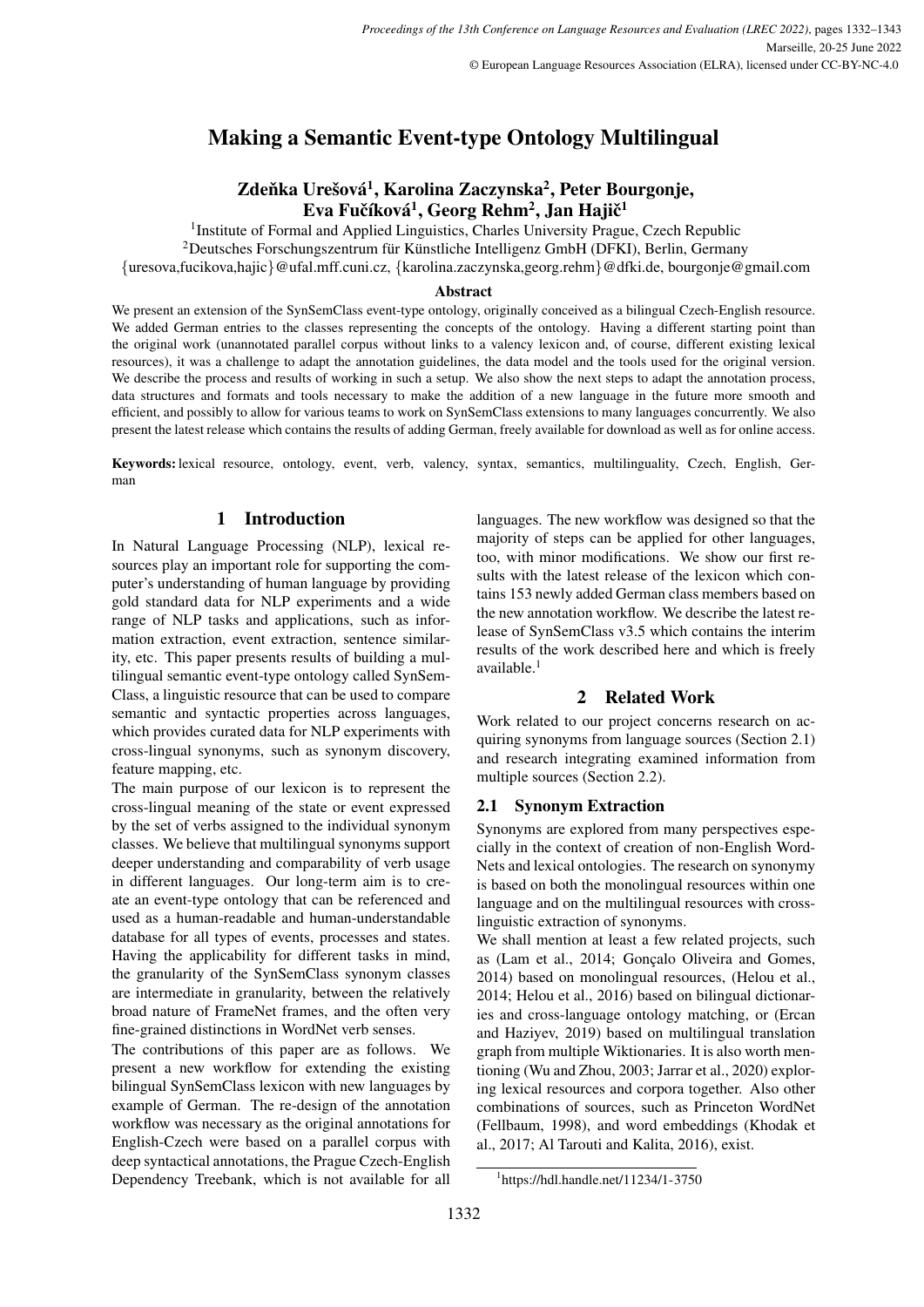In addition to WordNet-related synonym research, synonyms are studied also in the context of searching for translation pairs between multiple languages [\(Villegas](#page-10-1) [et al., 2016;](#page-10-1) [Torregrosa et al., 2019\)](#page-10-2) and their extraction based on graph analysis as well as in the context of neural machine translation without using parallel data, e. g., [\(Flati and Navigli, 2012;](#page-9-6) [Gracia et al., 2019\)](#page-9-7).

Recently, a wide range of automatic synonym detection or extraction studies emerged, e. g., [\(Wang et al., 2010;](#page-10-3) [Wang and Hirst, 2011;](#page-10-4) [Xiang et al., 2020;](#page-10-5) [Sholikah et](#page-10-6) [al., 2020;](#page-10-6) [Al-Matham and Al-Khalifa, 2021\)](#page-8-3).

However, to the best of our knowledge, only our previous work(Urešová et al., 2018c; Urešová et al., 2018b) has addressed the research of cross-lingual verbal synonyms in connection of using syntactic and semantic features for building a cross-lingual semantic eventtype ontology. This is the novelty that SynSemClass lexicon brings to research synonyms. In addition, SynSemClass workflow assumes a fully manual pass (even if the pre-annotation or pre-extraction draws on any automatic tool) to check and/or add information.

### <span id="page-1-0"></span>2.2 Linked Data

Similarly, efforts to link data have been traceable for years, such as the *Multilingual Central Repository*  $(MCR)^2$  $(MCR)^2$ , a cross-lingual framework for developing Wordnets [\(Guinovart et al., 2021\)](#page-9-8) integrating information from Wordnets and ontologies [\(Atserias et al.,](#page-8-4) [2004\)](#page-8-4). The *Event and Situation Ontology (ESO)* reuses and maps across existing resources and also extracts information from text [\(Segers et al., 2016\)](#page-10-9). Another lexical-semantic resource called *Uby* gathers information from English and German resources [\(Gurevych](#page-9-9) [et al., 2012;](#page-9-9) [Eckle-Kohler et al., 2015\)](#page-8-5). In terms of Linked Data, there have been previous projects aiming to integrate knowledge kept in the individual resources, especially projects for FrameNet [\(Ide, 2014\)](#page-9-10) and Word-Net [\(McCrae et al., 2014\)](#page-9-11).

We are aware of several projects very close to SynSem-Class in that they are also integrating various existing resources for verbs in a common framework, allowing interoperability among all these sources. One particularly inspiring design we follow and cooperate with is the *SemLink* project [\(Palmer, 2009;](#page-9-12) [Bo](#page-8-6)[nial et al., 2013;](#page-8-6) [Bonial et al., 2012\)](#page-8-7), partially mapping between FrameNet [\(Baker et al., 1998\)](#page-8-8), VerbNet [\(Schuler, 2006\)](#page-10-10), PropBank [\(Palmer et al., 2005b\)](#page-9-13), and WordNet [\(Miller, 1995\)](#page-9-14).<sup>[3](#page-1-2)</sup>

An integration of models for verbs and predicates similar to SynSemClass is captured in the *Predicate Matrix* [\(Lopez de Lacalle et al., 2014;](#page-9-15) [de Lacalle et al., 2016\)](#page-8-9) that builds upon [Burchardt et al. \(2005\)](#page-8-10) and [Fellbaum](#page-8-11) [and Baker \(2013\)](#page-8-11) and applies knowledge–based wordsense disambiguation algorithms for automatic mappings between WordNet, VerbNet and FrameNet.

Another closely related project is *VerbAtlas* [\(Di Fabio](#page-8-12) [et al., 2019\)](#page-8-12) which contains semantically-coherent frames with a common, prototypical argument structure while at the same time providing new conceptspecific information. *VerbAtlas* is based on *Babel-Net*[4](#page-1-3) , a multilingual semantic ontology [\(Navigli and](#page-9-16) [Ponzetto, 2010;](#page-9-16) [Navigli and Ponzetto, 2012\)](#page-9-17) which integrates lexicographic and encyclopedic knowledge from WordNet and Wikipedia. BabelNet synsets represent a given meaning and contain synonyms which express that meaning in a range of different languages.

### 3 SynSemClass Lexicon

<span id="page-1-5"></span>The multilingual lexicon SynSemClass groups synonymous meanings and structural properties of verbs into classes, each of which represents a single concept (e. g., of *eating*).[5](#page-1-4) So far, we have decided to focus on verbal synonyms since they carry the key syntactic-semantic information for language understanding. As described in detail in (Urešová et al., 2019; Urešová et al., 2018a) there is no specific model or lexicographic theory behind building our database. However, the notion of synonymy used is based on the "loose" definition of synonymy by Lyons and Jackson [\(Lyons, 1968;](#page-9-18) [Jack](#page-9-19)[son, 1988\)](#page-9-19), or alternatively and very closely, on both "near-synonyms" and "partial synonyms" as defined by Lyons [\(Lyons, 1995;](#page-9-20) [Cruse, 2000\)](#page-8-13) or "plesionyms" as defined by Cruse [\(Cruse, 1986\)](#page-8-14). The valency theory used in the lexicon is based on the Functional Generative Description theory [\(Sgall et al., 1986\)](#page-10-13).

A functionally adequate relationship (regardless of language) must exist between the meanings of all verbs (called "class members," or CMs) within one synonym class in SynSemClass, i. e., the English, Czech, and German verbs must be synonymous (at least) in some context(s), as evidenced by the corpora used. This is in line with the general approach to synonymy as described in the previous paragraph. Besides semantic synonymy between the individual CMs, the restrictions are also of semantic-syntactic nature: All synonym classes have a fixed set of *semantic roles*, and for each new CM (German or otherwise) to be added to a class, it is necessary to "fit" in this given roleset, by means of mapping the verb's syntactic arguments to the roleset. Each role describes a possible concrete participant in a concrete event that is of the type defined by the class. For example, the class vec00476 *absorb / pohltit*, as concept of "absorbing", has two semantic roles, *Absorber* and *Absorbed*, and for each new CM to be added there, it must be possible, in the prototypical case, to create a mapping between its syntactic arguments and the roles in that class' roleset; see the example in our web-based lexicon (Fig. [1\)](#page-2-0), or in the editor

<span id="page-1-2"></span><span id="page-1-1"></span><sup>2</sup> <https://adimen.si.ehu.es/web/MCR>

<sup>3</sup> SynSemClass is in fact also listed as part of the SemLink project, see [https://uvi.colorado.edu.](https://uvi.colorado.edu)

<span id="page-1-4"></span><span id="page-1-3"></span><sup>4</sup> <https://babelnet.org>

<sup>&</sup>lt;sup>5</sup>This is different from the commonly used term of "semantic classes of verbs" as represented, for example, in Verb-Net, where the class is defined much more broadly – such as for all verbs of movement.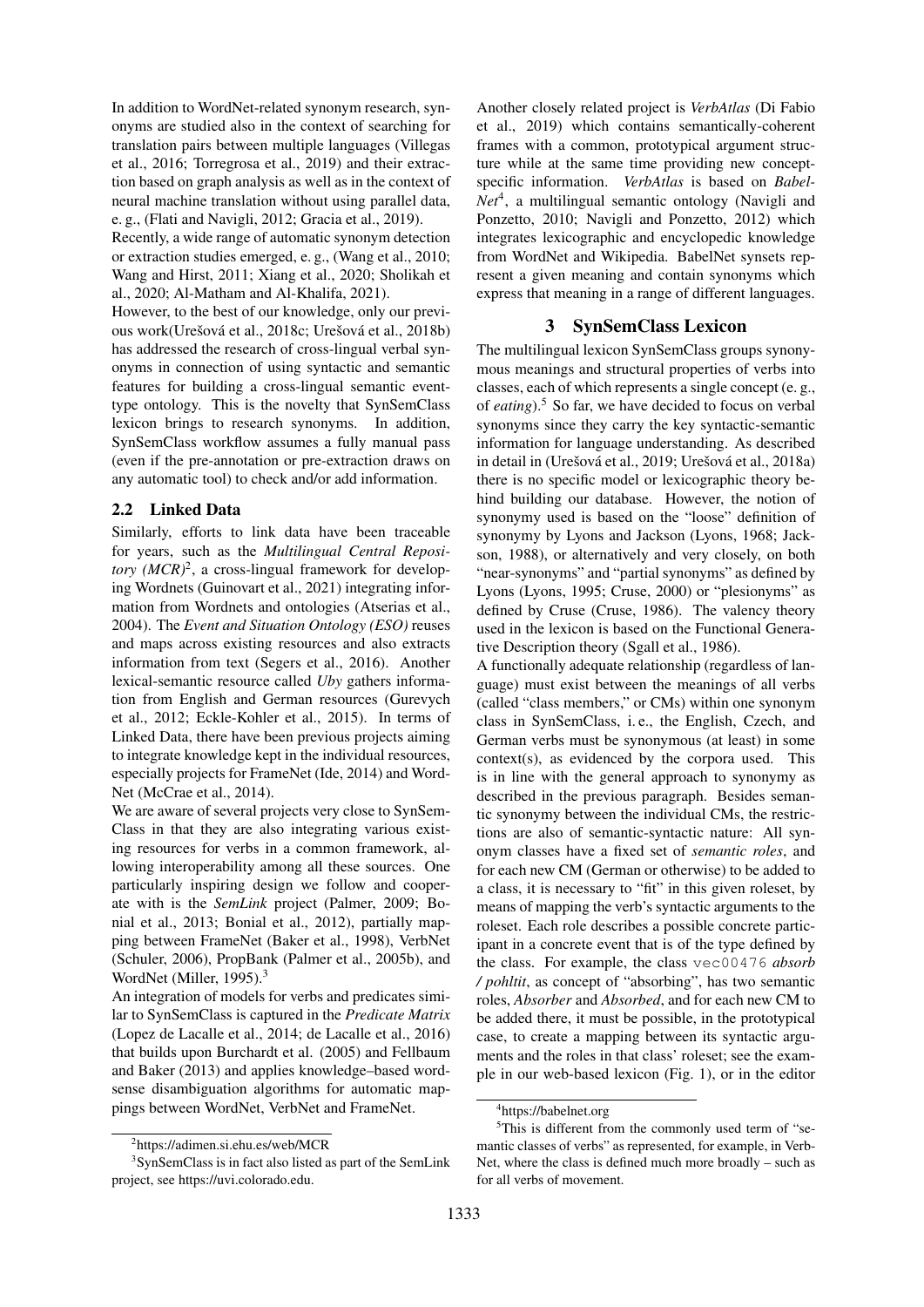used for annotation (Fig. [2\)](#page-3-0). $<sup>6</sup>$  $<sup>6</sup>$  $<sup>6</sup>$ </sup>

To have empirical evidence for such decisions, the SynSemClass lexicon is being developed in a "bottomup" fashion; the first synonym classes with the EN-CZ CMs were taken from actual examples from a parallel English-Czech corpus, the Prague Czech-English De-pendency Treebank (PCEDT) (Hajič et al., 2012).<sup>[7](#page-2-2)</sup> For any extension by new entries or to a new language, we also require that corpora and existing lexicons are used to support the automatic pre-extraction of candidate words as well as the annotation decisions taken during the manual pass.

#### 3.1 Lexicon Structure and Resources Used

For building SynSemClass entries, we decided to use a combined method both source-wise and means-wise. Both corpora and lexical resources served as data sources. In terms of the way we work, we chose a combination of manual and automatic means.

The individual "conceptual" entries of SynSemClass are simply called synonym classes; each class is assigned a common set of semantic roles, called a "roleset", indicating the prototypical meaning of the given class. A roleset contains the core (types of) "situational participants", called "semantic roles", which are common for all the class members (the individual verb senses) in one class. Each class in SynSemClass is viewed as a substitute for an ontology unit representing a single concept, similar to the treatment of WordNet synsets in [\(McCrae et al., 2014\)](#page-9-11). While the the semantic roles resemble FrameNet "Frame Elements" (and sometimes borrow their names from there), it should be pointed out that there is one fundamental difference: the semantic roles used in SynSemClass aim at being defined across the ontology, and not per class (as they would be if we follow the "per frame" approach used in FrameNet).

Each member (a verb *sense*) of one class is denoted by a verb lemma and the valency frame ID which, roughly speaking, represents the particular verb sense. Those class members are further linked to the original resources used and also to several external resources to support, e. g., comparative studies, or any other possible research in the community. The Czech CMs refer and are mapped to the following Czech lexical resources: to the PDT-Vallex (Urešová et al., 2014) that was used for building the Czech part of the PCEDT, to the lexicon of Czech and English translation equivalents called CzEngVallex (Urešová et al., 2015) and to VALLEX (Lopatková et al., 2020), containing annotated Czech verbs with over 6,000 valency frames (Lopatková et al., 2016).<sup>[8](#page-2-3)</sup> The English CMs are mapped to the English valency lexicon used for building the English part of the PCEDT, called EngVallex (Cinková et al., 2014), to CzEngVallex (Urešová et al., 2015), FrameNet [\(Baker et al., 1998;](#page-8-8) [Fillmore et al.,](#page-9-22) [2003\)](#page-9-22), VerbNet [\(Schuler, 2006\)](#page-10-10), PropBank [\(Palmer et](#page-9-13) [al., 2005b\)](#page-9-13), senses from OntoNotes Groups [\(Pradhan](#page-9-23) [and Xue, 2009\)](#page-9-23), and WordNet [\(Miller, 1995;](#page-9-14) [Fellbaum,](#page-8-1) [1998\)](#page-8-1).

| <b>pohitit</b> (v-w3678f1)                                   |
|--------------------------------------------------------------|
| absorb $(eV-W14f1)$                                          |
| absorbieren (GUP-ID-absorbieren-01)                          |
| Class ID: yec00476                                           |
| <b>Roleset: Absorbed: Absorber</b>                           |
| <b>Collected mappings:</b>                                   |
| Absorbed → A1   PAT   SA1   VA1                              |
| Absorber - A0   ACT   SA0   VA0                              |
| FN: Expend resource: Soaking up                              |
| Pack all Unpack all<br><b>Classmembers:</b>                  |
| Ht<br>absorbieren (GUP-ID-absorbieren-01)                    |
| A1: A0                                                       |
| <b>GFN: Aufsaugen</b>                                        |
| WOX: absorbieren#1; absorbieren#6<br><b>EVA: NM</b>          |
| GUP: absorbieren/absorbieren.01                              |
| H <sub>1</sub>                                               |
| auffressen (SYNSEMCLASS-ID-vec00476cm00041)                  |
| <b>SA1: SA0</b>                                              |
| negative connotation, colloquial<br><b>GFN: NM</b>           |
| WOX: auffressen#12; auffressen#13; auffressen#14             |
| <b>EVA: NM</b>                                               |
| <b>GUP: NM</b>                                               |
| $+1$<br>aufnehmen (GUP-ID-aufnehmen-01)                      |
| A1: A0<br>$\ddot{}$                                          |
| <b>GFN: Aufsaugen</b>                                        |
| WOX: aufnehmen#32<br><b>EVA: NM</b>                          |
| GUP: aufnehmen/aufnehmen.01                                  |
| H <sub>1</sub><br>aufsaugen (SYNSEMCLASS-ID-vec00476cm00044) |
| <b>SA1</b> : SA0<br>÷                                        |
| <b>GFN: Aufsaugen</b>                                        |
| WOX: aufsaugen#2; aufsaugen#8                                |
| <b>EVA: NM</b><br><b>GUP: NM</b>                             |
|                                                              |

<span id="page-2-0"></span>Figure 1: The "absorbieren" class with German entries only (simplified)

### <span id="page-2-4"></span>3.2 Annotation Process

The annotation process does not start from scratch, but (as explained above and also in previous publications, e. g., in [\(Uresova et al., 2020\)](#page-10-14)) in steps in which first an alignment based on a parallel corpus is used to extract candidate class members in the other language. The annotators work in two phases as described below. Based on what the annotators decide to keep included in the resource, the next step works in the opposite language direction on the same parallel corpus, and again this automatically extended candidate set goes to the annotators. For Czech-English, there are four such steps, but for German, there was only one: from English as source language to German as target language (see Sect. [4\)](#page-3-1). This was in the interest of time; the additional steps can be added later, or replaced by any other new means of pre-extracting additional CM candidates.

<span id="page-2-1"></span> ${}^{6}$ The "live" web version (with cs, en, de CMs) is available at [https://lindat.mff.cuni.cz/services/SynSemClass35.](https://lindat.mff.cuni.cz/services/SynSemClass35)

<span id="page-2-2"></span><sup>&</sup>lt;sup>7</sup>The predecessor resource was called "CzEngClass" since it started as a bilingual-only resource.

<span id="page-2-3"></span><sup>8</sup> <https://ufal.mff.cuni.cz/vallex/4.0>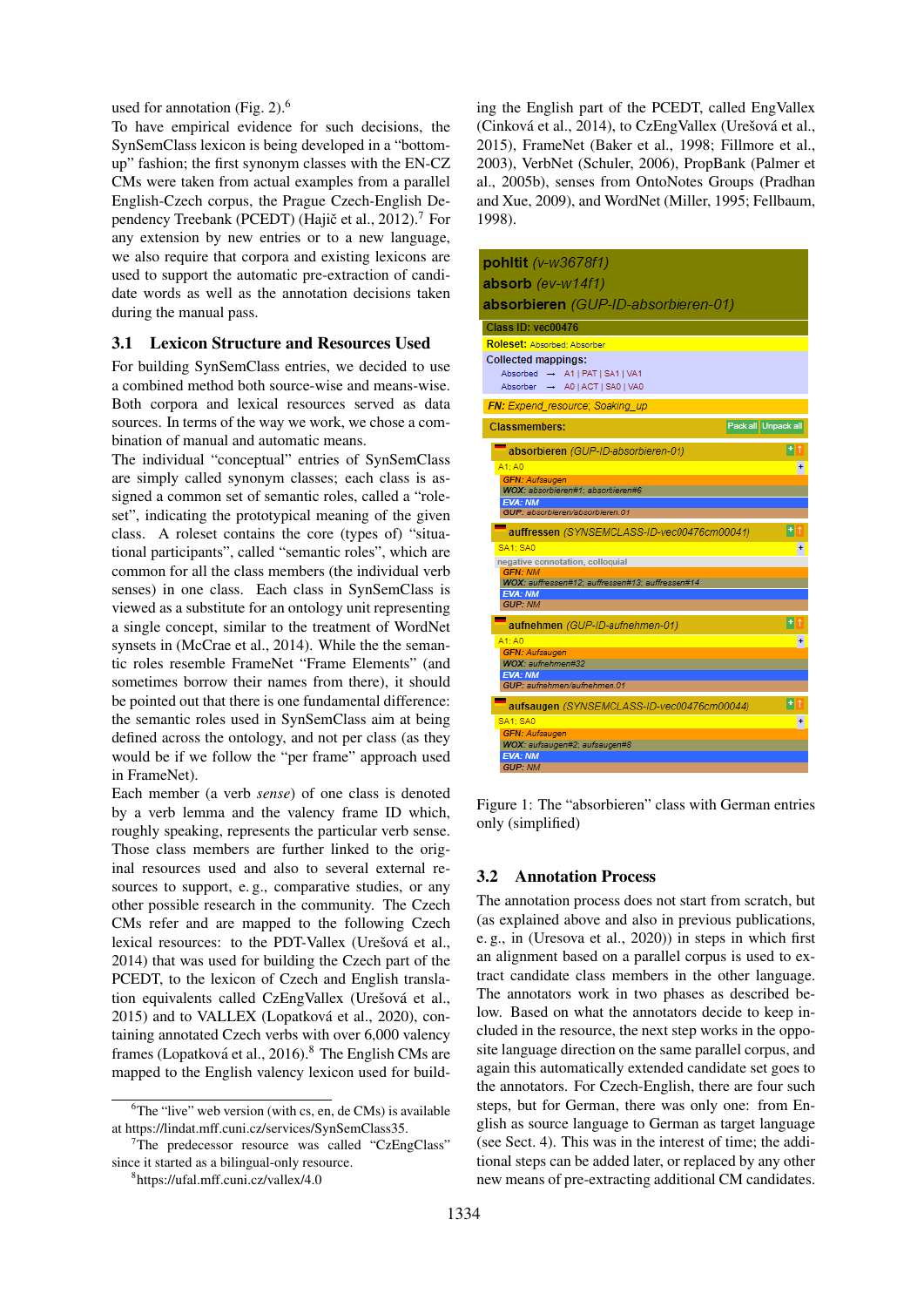74 SynEd: Annotator2



<span id="page-3-0"></span>Figure 2: Our annotation tool SynEd and the class "Pohltit/Absorb/Absorbieren" with cs/en/de entries; the CM "absorbieren" (German) is highlighted to demonstrate the mapping to roles on one example.

To facilitate the annotators' work (within each step), the annotation workflow has been split into two separate phases where the first one is a quick pre-filtering (pruning) of candidate synonyms based mainly on the semantic-only synonymy requirements (see the introductory remarks in Sect. [3\)](#page-1-5). The second phase then continues with fine-grained annotations, including annotating the roleset mappings for every given class member, adding links from external lexical resources and selecting example sentences (Fig. [2\)](#page-3-0). During the second phase, any CM can still be excluded if the additional requirements are not fully met (Sect. [3\)](#page-1-5).

### 4 Adding German

<span id="page-3-1"></span>Adding German synonyms to the already existing bilingual (English-Czech) synonym classes was a challenge since it is the first language added to the existing lexicon that is not processed within the original internal team only. Also, the input set of resources was not as rich as it was for Czech: We could not build upon a parallel corpus with deep syntactic annotation like the PCEDT for English-Czech. Several new technical challenges had to be tackled and a new workflow had to be designed. We also faced some new research questions; among the most important were: Is SynSemClass ready for (more) multilinguality?, Can it be extended (semi-)automatically, efficiently, with what accuracy? Are any changes in its structure, semantic roles, sense definitions, class hierarchy, etc. necessary to allow for multilinguality (to more concepts, more verbs to existing concepts, more languages)?

 $\Box$ 

 $\times$ 

From our first experiments with German in a pilot study of approximately 100 German verb roots [\(Bourgonje et](#page-8-15) [al., 2021\)](#page-8-15), we learned that expanding SynSemClass to include German means the completion of two tasks:

- to find correspondences between German synonyms and their English and Czech counterparts, and
- to include semantic and syntactic information for German synonyms, including the links to external lexical resources.

To accomplish the first task and to extract German synonyms, we use an automatic aligner on a parallel corpus to extract candidate synonyms. The second task is performed by manual annotations using a tool called Synonyms Editor we designed for this purpose (SynEd) (Urešová et al., 2018d). SynEd allows to edit CMs and the required syntactic-semantic information (mapping between semantic roles and valency arguments), add and edit links to external resources and select examples.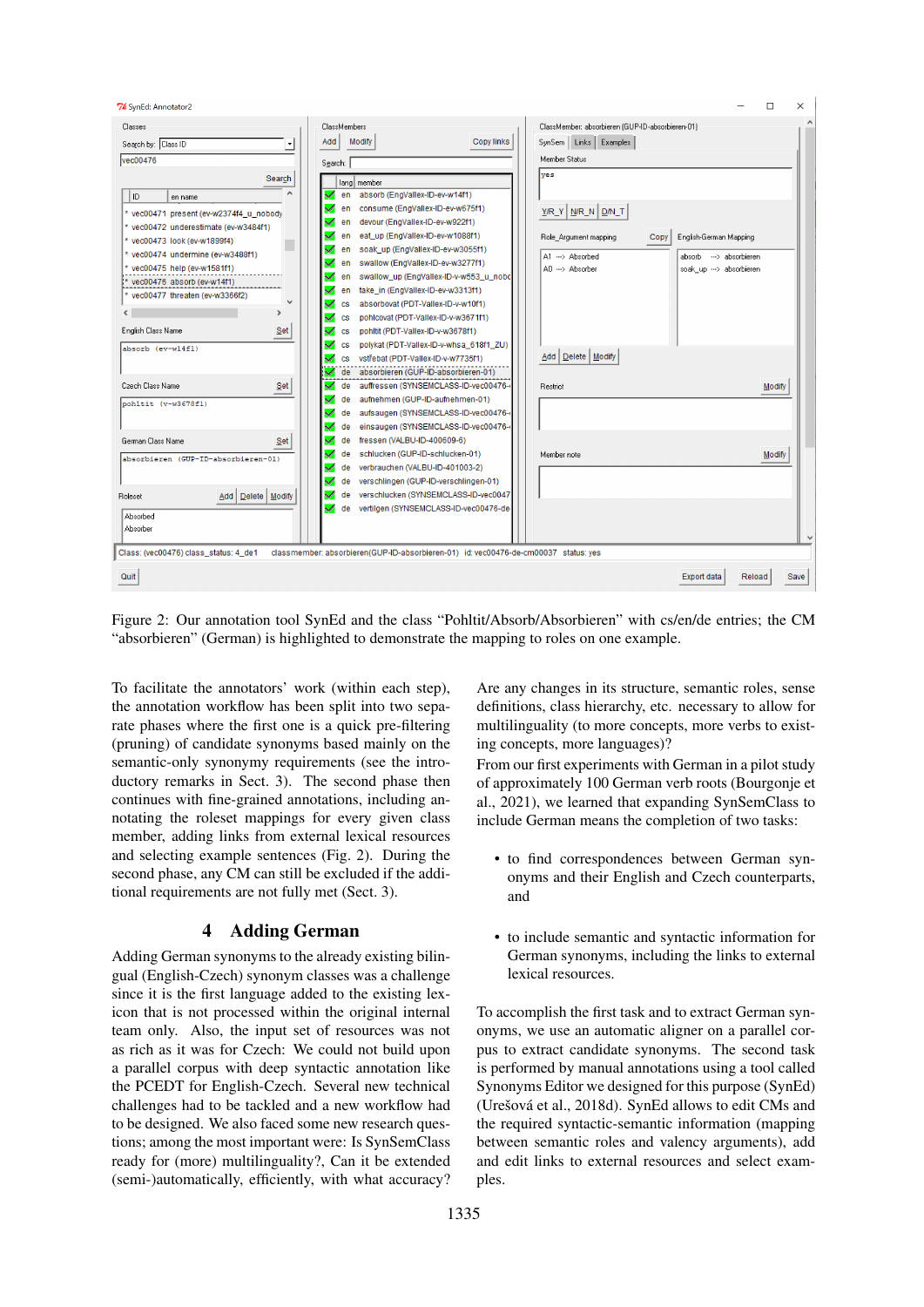#### <span id="page-4-5"></span>4.1 Automatic Extraction of Candidate CMs

For the first phase of extracting a list of candidate synonyms we utilize a sentence-aligned parallel corpus called ParaCrawl<sup>[9](#page-4-0)</sup>, a web-crawled corpus with over 82 million parallel sentences for the English-German part. The goal is to go from a Czech-English synonym lexicon based on the PCEDT corpus towards a generally applicable workflow for creating a multilingual synonym lexicon. ParaCrawl seems to be sufficient for this task as the corpus contains parallel datasets for at least 23 European languages paired with English and is continuously expanded with new language pairs that we can use for the next iterations of the expansion of SynSemClass [\(Chen et al., 2020\)](#page-8-16). Similar to our former case study [\(Bourgonje et al., 2021\)](#page-8-15), we automate the process of candidate extraction by extracting the most common word alignments in the corpus, using already existing English CMs as input and gaining the most common German translations as candidate CMs. For each English reference verb, we extracted the most frequent alignments with a cut-off of 0.2%, meaning that if the particular English verb was aligned to a particular German word or phrase in more than 0.2% of cases (in English) it was selected, and discarded otherwise. We use the statistical word alignment tool MGIZA++ [\(Gao and Vogel, 2008\)](#page-9-24) (a multi-threaded version of GIZA++ [\(Och and Ney, 2003\)](#page-9-25)) to conduct the German-English word alignments.<sup>[10](#page-4-1)</sup> Due to memory limitations for building the alignment model, we reduce the dataset to 20 million sentences and apply basic preprocessing steps, like filtering lines inside the corpus not ending with a dot (titles, chopped sentences, other parts from websites) and lines including more than one sentence, which left us with 10,400,358 sentences for each language. The repository for preprocessing and extracting the word alignments is available on  $G$ itHub.<sup>[11](#page-4-2)</sup> The next steps include the annotation of candidate verbs (Sect. [3.2\)](#page-2-4) to populate each SynSem class with German CMs, using the extracted example sentences from ParaCrawl and enriching the new CMs with semantic and syntactic information, as described in Sect. [4.4.](#page-5-0) The annotation workflow for extending our lexicon for more languages is shown in Figure [3.](#page-4-3)

Parallel to this work it was necessary to create an annotation manual (Urešová et al.,  $2021$ ) for the new task, train the annotators, test the quality of their work and adapt the workflow (Sect. [4.2\)](#page-4-4) as well as refine our annotation tool SynEd for the the German annotations.

#### <span id="page-4-4"></span>4.2 Annotation of German CMs

The annotation process was conducted with two or three annotators for each annotation phase. Two of the annotators were fluent in English and German, one an-



<span id="page-4-3"></span>Figure 3: Annotation workflow

notator was fluent in all three languages, therefore the German annotations could be based on the English synonyms and double-checked with the Czech ones. The annotations were monitored and, in case of disagreement, the final decisions were made by one or two authors of this paper.

#### <span id="page-4-6"></span>4.3 First Annotation Phase: Prefiltering

As first step, the output list of the most common word alignments of German verbs based on English (Sect. [4.1\)](#page-4-5) was presented to the annotators, who filtered the entries mainly according to synonymous meaning and regarding formal requirements. One common reason for excluding an entry was the fact that some English words do not differentiate between their noun- and verb-form (e. g., *to rally* versus *rally*), which causes nominal output for the German alignments (we only used word alignments, no part-of-speech-tag information). Another reason was verb alignments additionally including pronouns (*erlauben es*, *allow it*) or particles (*zu genehmigen*, *to approve*), as well as some obviously nonsensical alignments which still made it past the 0.2% threshold. Furthermore, we wanted to include verbs used in an idiomatic construction, if suitable. For these cases, the annotators not only had to label the main verb but also separately label the condition for being a synonym. One example is the phrase *jmd. die Schuld geben* (*to lay the blame on someone*) as synonym for the English CM *accuse*, where the annotators labeled the lemma *geben* and the restriction *Schuld*. After this first filtering step the remaining German CM candidates were used for subsequent fine-grained annotation steps described in the next section.

Based on a sample of four SynSem classes with approx. 6,75 English verbs and 295 German candidates per SynSem class, it took the annotators about one hour and 18 minutes to annotate (pre-filter) one class. Most candidate class members have been filtered out: out of the 7,442 class member candidates in 32 classes (on which we did multiple annotation for measuring inter-

<span id="page-4-1"></span><span id="page-4-0"></span> $^{9}$ Corpus release v8.0, April 2021,<https://paracrawl.eu/v8>  $10$ The small 0.2% threshold was set in this initial experiment not to lose recall in the manual pass. Since many candidates have been discarded, it might be increased in the future.

<span id="page-4-2"></span><sup>11</sup>[https://github.com/linatal/SynSemClass](https://github.com/linatal/SynSemClass_Ger) Ger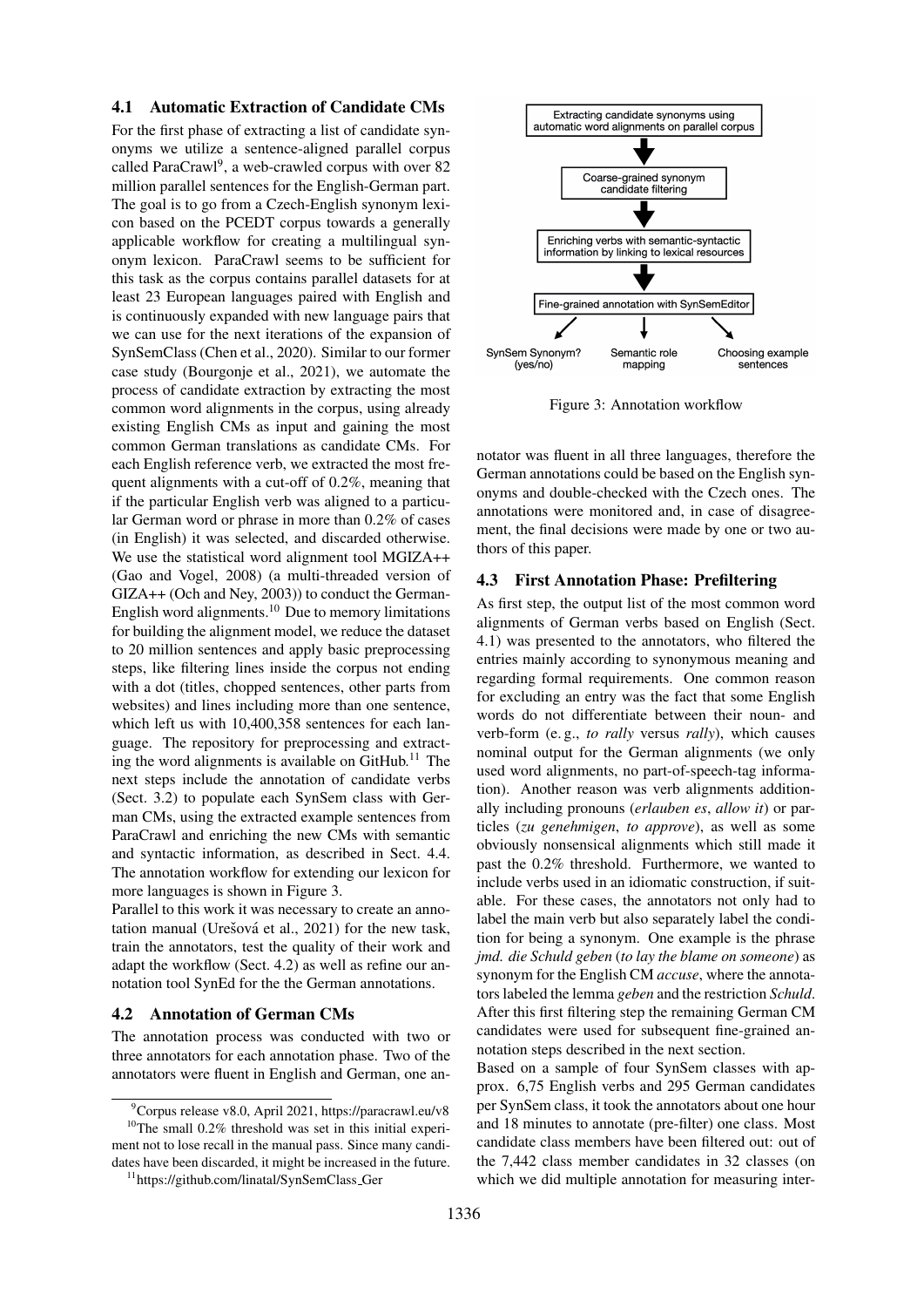annotator agreement, IAA) extracted from the automatic alignments, only 3,61% was kept in their class, as counted on the gold data obtained by the usual ad-judication process.<sup>[12](#page-5-1)</sup> Since such result represents a very skewed distribution, we are thus presenting three different IAA figures for the reader to get perhaps a less "biased" picture (Table [1\)](#page-5-2). The Cohen's  $\kappa$  value is macroaveraged over three batches of 11, 11 and 10 classes, accuracy measures the agreement between the gold data and the Yes/No annotations, and  $F_1$  is a standard measure that takes into account recall and precision (computed from true positives, false positives and false negatives only), abstracting from the many true negatives which bias the other two measures heavily.

<span id="page-5-2"></span>

| Cohen's $\kappa$ | Accuracy | $F_1$ -measure |
|------------------|----------|----------------|
| 0.35             | 96.89%   | 0.61           |

Table 1: IAA for German class membership, using three different metrics

We consider the  $F_1$ -measure to be the most realistic assessment of how well the annotators can judge the "synonymity" of the candidate verbs to retain them in the suggested class. As seen in Table [1,](#page-5-2) Cohen's  $\kappa$  is low (for a binary task, even though Cohen himself [\(Co](#page-8-17)[hen, 1960\)](#page-8-17) calls kappas between 0.21–0.40 as "fair") and the plain Accuracy unnaturally high, due the extremely skewed prior distribution. The  $F_1$ -measure focuses on the gold retained values; it might seem low, but we still have to consider that this was (a) the first 32 classes done for German; the measure was going up across the batches  $(0.56 \rightarrow 0.73)$  which reflects the growing experience of the annotators, and that (b) the many true negatives still influenced the decisions while trying to draw the line among so many candidate verbs.

### <span id="page-5-0"></span>4.4 Second Phase: Adding Information to the Retained German Synonym Class Members

For the retained CMs (Sect. [4.3\)](#page-4-6), the annotators curate the links to external lexical resources, map the given roleset of the synonym class to the CM and choose example sentences (from the ParaCrawl corpus). We now describe these steps in more detail.

The annotation of German synonyms builds upon established bilingual classes of English-Czech verb synonyms, which means that the roleset for each synonym class is already defined, and the German verbal candidates are restricted to it. Since the English and Czech synonyms in SynSemClass are linked to many lexical resources (as described in Sect. [3\)](#page-1-5), we wanted to establish similar links for German. Furthermore, the lexical resources provided syntactic information about the valency and/or semantic roles for the German verbs, which were used by the annotators in the annotation

editor for establishing the semantic-syntactic mapping (see also Fig. [2\)](#page-3-0). Linking SynSemClass to other relevant lexical sources supports interoperability with other work, and thus gives the resource a higher value for use in computational linguistics. At the same time, links to other semantic databases enable providing richer and comparative information about the meaning, characteristics and use of the CMs as described in other lexical entries.

The external lexical resources for German we link to are the following:

(1) *FrameNet des Deutschen* (FdD)(Lönneker and Ziem,  $2018$ <sup>[13](#page-5-3)</sup> is a frame-based lexicon for words and fixed multi-word units of German based on the Berke-ley FrameNet [\(Baker et al., 1998\)](#page-8-8).<sup>[14](#page-5-4)</sup> It currently comprises about 1,220 frames with a definition, example sentence and a link to the original FrameNet entry, but it does not include lexical entries for German as in the original FrameNet. For SynSemClass, the annotators were asked to link each German CM to a FdD entry when possible. It is therefore possible to see SynSem-Class as a potential extension for FdD providing verbal lexical entries for each class, which still need to be evaluated. From the point of view of the annotation of semantic roles, FdD is the most important source and inspiration for SynSemClass since it also works with semantic roles (frame elements) within semantic frames.

(2) *Universal Proposition Banks* (UPB) [\(Akbik et al.,](#page-8-18)  $2016$ <sup>[15](#page-5-5)</sup>, provides a list of German verbs annotated with frame and role labels linked to the English Proposition Bank (PropBank) [\(Palmer et al., 2005a\)](#page-9-27). As it contains mappings between syntactic and semantic information for each verb entry, the resource helped the annotators in creating a link between the argument structure of a CM and the roleset of a class.

(3) *Elektronisches Valenzlexikon des Deutschen* (Electronic German Valency Lexicon, in short E-VALBU), is a valency lexicon for German verbs. It proved to be very helpful for our purpose, as E-VALBU provides entries for different senses of one verb (so-called *Lesarten*). One lexical form of a verb can therefore have several entries, each for one meaning. The entries include syntactic information (i. e., valency frames), a description of the meaning and example sentences. By matching the CMs to the E-VALBU entries we could therefore add valuable information regarding the usages and meanings of verbs into our lexicon.

(4) *Woxikon*[16](#page-5-6) is a German synonym lexicon organizing different lemmas or fixed word groups into semantically related synonym groups but without providing

<span id="page-5-1"></span> $12$ For IAA, we mapped the annotators' decisions to a simple binary one: to keep the candidate verb or not.

<span id="page-5-4"></span><span id="page-5-3"></span><sup>13</sup><https://gsw.phil.hhu.de/framenet/>

<sup>14</sup>For more details see several papers on FdD at [https://](https://https://gsw.phil.hhu.de/wp?id=179) [https://gsw.phil.hhu.de/wp?id=179.](https://https://gsw.phil.hhu.de/wp?id=179) FdD is currently being updated and we will relink to the actual version once it is fully online.

<span id="page-5-6"></span><span id="page-5-5"></span><sup>&</sup>lt;sup>15</sup><https://github.com/System-T/UniversalPropositions> <sup>16</sup><https://synonyme.woxikon.de>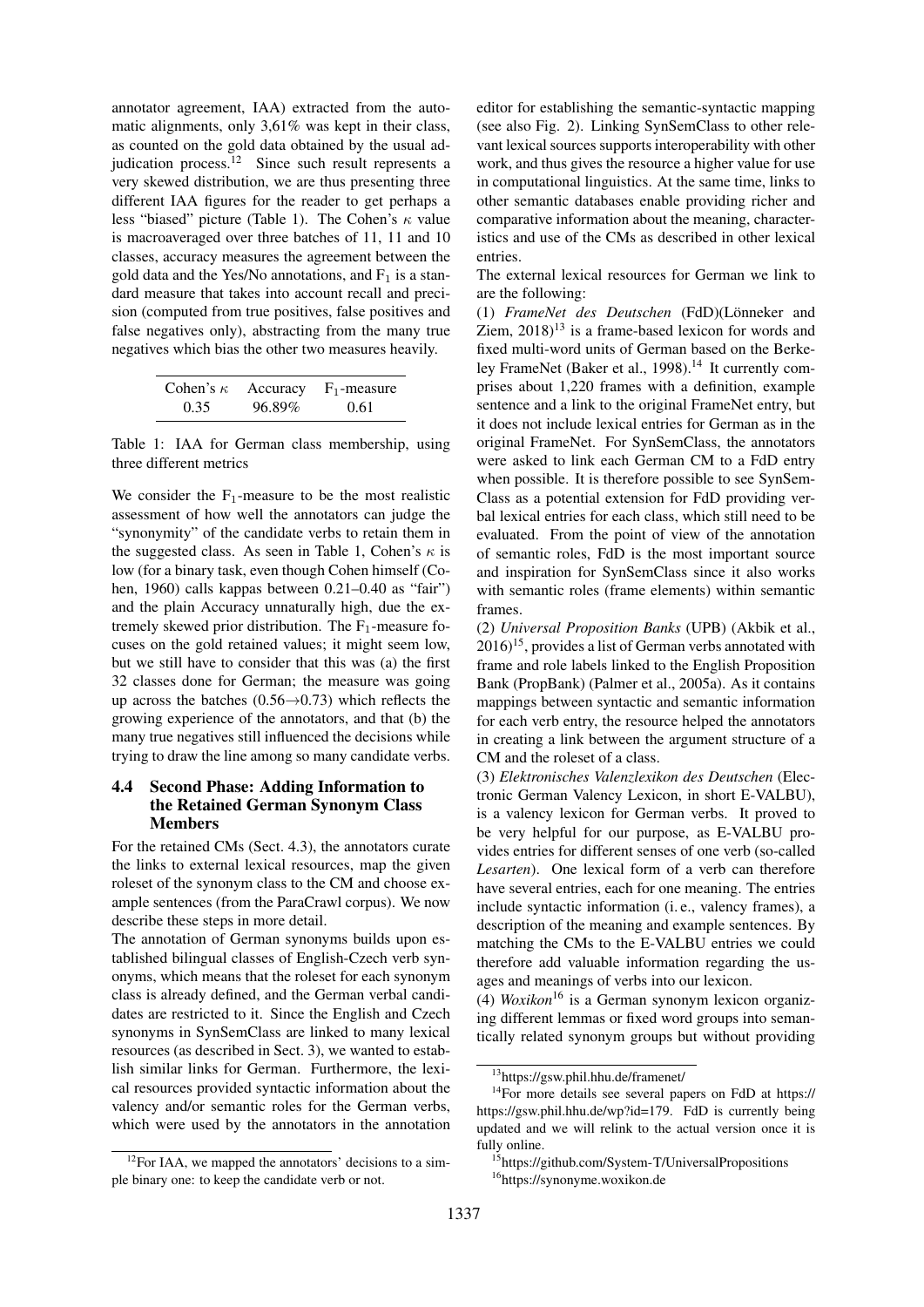any further (syntactic or semantic) information.

We used the entries of UPB and E-VALBU not only as the additional semantic and syntactic information for the roleset mapping, but also to have a URL for each CM. The URLs ensure linked data compatibility for the German part of SynSemClass. The annotators chose the best fitting external entry from which the valency frames as well as the IDs were derived for the CMs. In cases where both the UPB and the E-VALBU entry could be linked to the same CM, we gave preference to the latter. If none of the existing resources could be linked, we created an individual SynSemClass-ID for the CM.

#### <span id="page-6-2"></span>4.5 Towards Multilinguality

The extension of SynSemClass by German entries helped us to better understand the task of adding another language to the ontology. While it did not reveal any problems with the "theoretical" approach, namely, the overall design of the ontology and its principles, it did reveal certain issues that originally did not come up when working on the first pair of languages. These issues can be categorized as follows:

- Technical issues: while having a certain appeal from the users' perspective, such as simplicity of use, it is no longer possible to keep all data in one file: perhaps it would still be possible when the number of languages is in the single digits, but if it grows (as we hope), then moving a file of several gigabytes for both editing and using in applications (especially if only some languages are in focus) is not feasible.
- Organizational issues: it is assumed that in the future, if a substantial number of languages is to be added, work has to be done concurrently by many teams across many places, not just one team in one institution. This also requires that the datasets (files) are as independent as possible, even if stored centrally in one repository, such as GitHub. Resolving conflicts in one huge file is far from optimal.
- Resource issues: every new language has a different set of "input" resources available, some more and some less rich. For example, the original pair has had richly annotated bilingual parallel corpus and valency dictionaries available, while for German, only a parallel corpus and relatively sparse coverage valency lexicons have been at our disposal. This has led to the working definition of a minimally required set of resources for a new language to be added: a parallel corpus and at least one external resource that contains at least some syntactic and/or sense information for verbs.
- Needs for tools: the tools to be used (and offered to other teams to work on) must reflect the above changes, as must the guidelines. The tools have

to be configurable to work on a (sub)set of languages, the team working on a given language must be able to add language-specific external lexicons and define certain sets of labels to work with (such as for syntactic properties). The central maintainers must have tools to validate individual languages, as well as to identify changes that affect the main dataset(s) and the labels and external resources defined centrally, and which affect only individual languages, and vice versa.

The property of any multilingual ontology (and SynSemClass is no exception) is that the core set of "concepts" (or by whichever name this set is known) to which the language-specific "words" (or terms, or MWEs, etc.) are linked to in order to enable human readability, is very hard to keep in sync with these language-specific "descriptions". Every change in the core set of concepts (like a split of a concept into two more specific ones, merge with another concept, change in properties or features of that concept, change in the hierarchy of concepts, or addition of a new concept) affects possibly all the language-specific parts. This will have to be reflected in the workflows, versioning, etc., in order to keep the whole resource consistent, but also to allow for its expansion both in terms of languages and contents (coverage).

These considerations all affect SynSemClass, too. It would be naive to think that only new classes will be added to SynSemClass – a change that is the least disrupting (since language content to the new class can be added gradually, as it will work from the start with all languages); based on feedback from the various language-specific annotation efforts, some classes will have to be split, or merged, or semantic roles changed. A suitable mechanism for handling such changes, i. e., changes above adding language content in parallel, adding a class, or adding an external resource for a particular language, will still have to be worked out. We are inspired by the success of the Universal Dependencies (UD) project, $^{17}$  $^{17}$  $^{17}$ , but not all of the setup and environment can be taken over from it – exactly because of the existence of the central dataset (the core list of concepts), which is absent from text annotation projects (like the UD, where the only central things are the guidelines, technical dataset format, and small, fixed sets of labels, such as dependency relations or morphological features which only change once in several years with a major version change).

So far, we have created a new data schema, where language-dependent data are separate from the core (main) definitions. The main editing tool has been adapted<sup>[18](#page-6-1)</sup> to work with the new data schema. We have defined a set of requirements which has to be configured by the new language team to start with a new lan-

<span id="page-6-1"></span><span id="page-6-0"></span><sup>17</sup><https://universaldependencies.org>

<sup>18</sup>The SynSemClass-related tools will be described in detail in a different upcoming paper.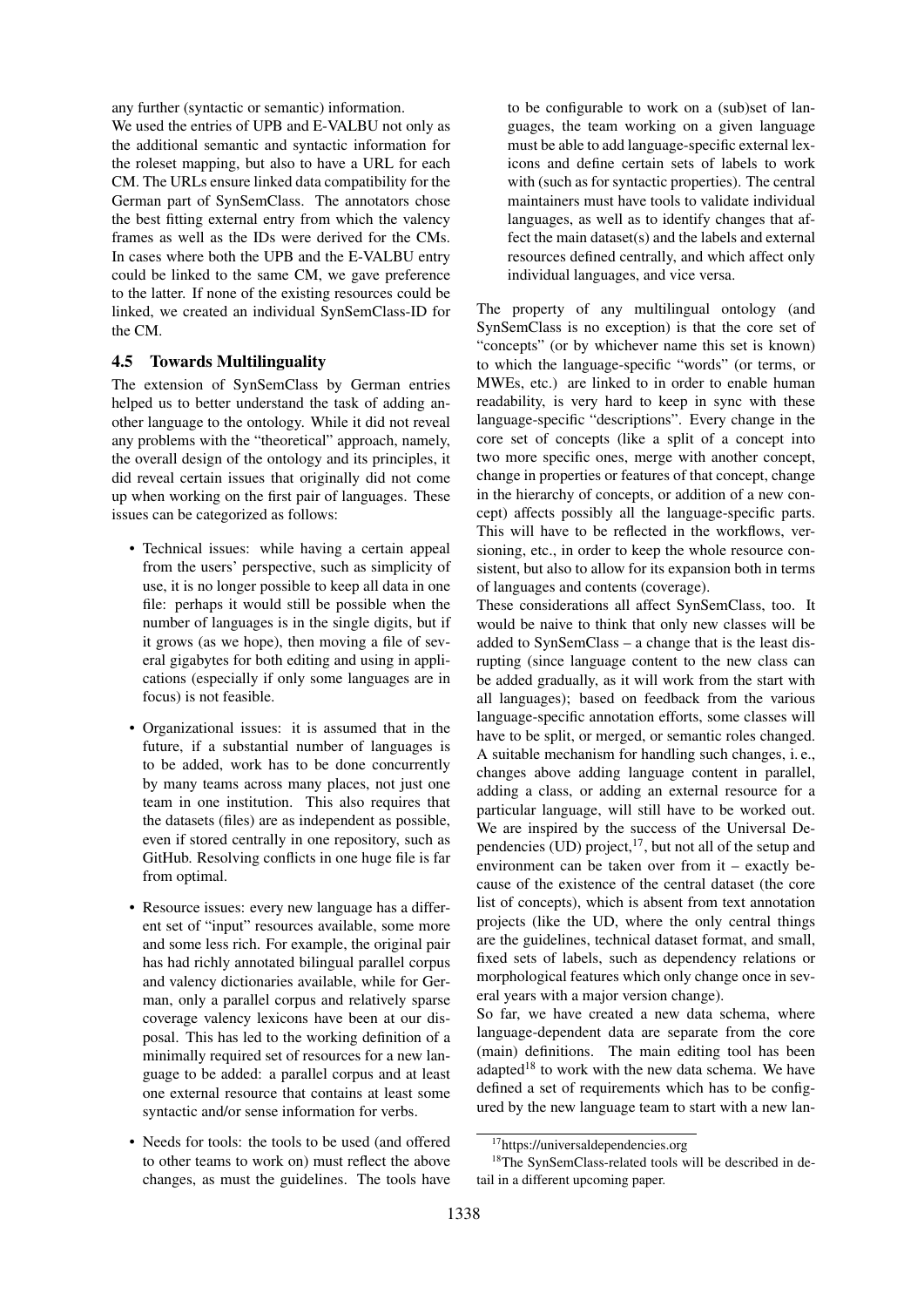guage, namely the set of annotators and their authorizations to edit the data, the external lexicons by means of URLs or APIs, the way of acquiring IDs for the entries in terms of individual entries (in case they are polysemous), and the list of labels for predicate arguments (or valency slot labels, depending which resource is used for that language).

This new setup will be used for adding Spanish, to be done by our own group, but in such a way that it will "simulate" the case when some group/team will want to work on their own language (almost) independently (meaning just with the usual central support, as it is done within the UD project, for example).

### 5 Results

The latest release, SynSemClass3.5[19](#page-7-0), published in July 2021, contains 600 classes. Of the original 56,022 CM candidates, approx. 9,000 CMs remained in this lexicon version, i. e., approx. 4,630 English, 4,249 Czech – and the 153 newly added German CMs (see Sect. 4). We consider this edition to be groundbreaking in that it contains a new language (German) which comes from another external corpus. It marks the start of making SynSemClass multilingual, even if several issues still remain (cf. Sect. [4.5\)](#page-6-2).

The resource is also available for browsing online.<sup>[20](#page-7-1)</sup> As a step towards full multilinguality, it now allows users to select the language(s) whose CMs to show when displaying an entry. Similarly, it allows to display (only) user-selected external resources (such as FrameNet for English, Woxikon for German, VALLEX for Czech, etc.), in order to unclutter the display. More features will be added (such as search across languages, search by roles, etc.) as the number of languages grows.

Since July 2021, the lexicon has grown considerably, doubling the number of classes. From the original 70,839 CM candidates, 6,105 English, 6,037 Czech, and 533 German CMs (in 61 classes) are kept. The release of SynSemClass version 4 is planned for early spring 2022. Version 4 is also undergoing both a detailed and intensive annotation check and contains new features, such as semantic role definitions, semantic role hierarchy, (Czech) aspectual verb counterparts, etc.; these additional features are however mostly unrelated to the work on German as described here (Sect. [4\)](#page-3-1).

### 6 Conclusions and Future Work

We have described the process and results of the extension of the SynSemClass event-type ontology to cover German. This extension did not only serve to add German verbs to the ontology, but also has helped us to understand the necessary conditions for adding another language to such a resource, and to formulate the "division of work" (and of resources and tools) between the shared, central (core or main) part of the ontology

and the language-dependent parts. At the same time, we have been able to generalize the description of the resources needed for the preparation phase of adding a new language, which includes the identification of the necessary resources, including existing syntactic and semantic lexicons and sufficiently-sized parallel corpora. On the technical side, the data structure has been changed to separate the language-dependent data in a stand-off fashion, and the editor has been updated and enhanced to reflect this change. The dataset (version 4 of SynSemClass) will be published soon, as will the editor and related specifications.

For the future, we plan to expand on the work described here in several directions. First, we have already started adding Spanish, and we hope that after that, we will be able to assemble a larger group of interested teams to work on more languages in parallel, either from scratch or by converting other similar resources and updating them according to the SynSem-Class specifications. We chose  $ParaCrawl<sup>21</sup>$  $ParaCrawl<sup>21</sup>$  $ParaCrawl<sup>21</sup>$  because it is the largest resource, and it is constantly being developed and more languages are added (in version 9 from Sept. 2021, Paracrawl provides corpora for over 40 language-pairs). Therefore, we (or anyone interested) can easily expand SynSemClass to other languages by adopting our data preparation steps as developed for the extension to German.

At the same time, we plan to enrich the SynSemClass specification in several respects – across all languages, or more precisely, in the language-independent core part: add definitions/descriptions to all semantic roles used and later to all classes and add hierarchy (also to both roles and classes). In the language-specific part, we are working on providing (automated) tools for expanding the coverage on a large scale (using large contextual language models), adding nouns and adjectives expressing the concept in syntactically different ways, and enhancing the web browsing and searching functionality for the resulting lexicon. Also, we plan to publish separately the more theoretical lexicalsemantic considerations, findings and comparisons that arose during the so far rather bottom-up approach that has not been driven, in the core questions, by any existing theoretical framework.

It should also be mentioned that the project is part of a larger early-stage project for multilingual knowledge representation, where the SynSemClass entries (classes) will serve as a grounding (of sorts) for all events and states in that representation, connecting (relating) all other entities in the resulting representation which will also be grounded (by other means). While some verb annotation experiments have been done for the previous versions of SynSemClass, the full specification is still to be developed.

<span id="page-7-0"></span><sup>19</sup><https://hdl.handle.net/11234/1-3750>

<span id="page-7-1"></span><sup>20</sup><https://lindat.cz/services/SynSemClass35>

<span id="page-7-2"></span><sup>21</sup><https://paracrawl.eu>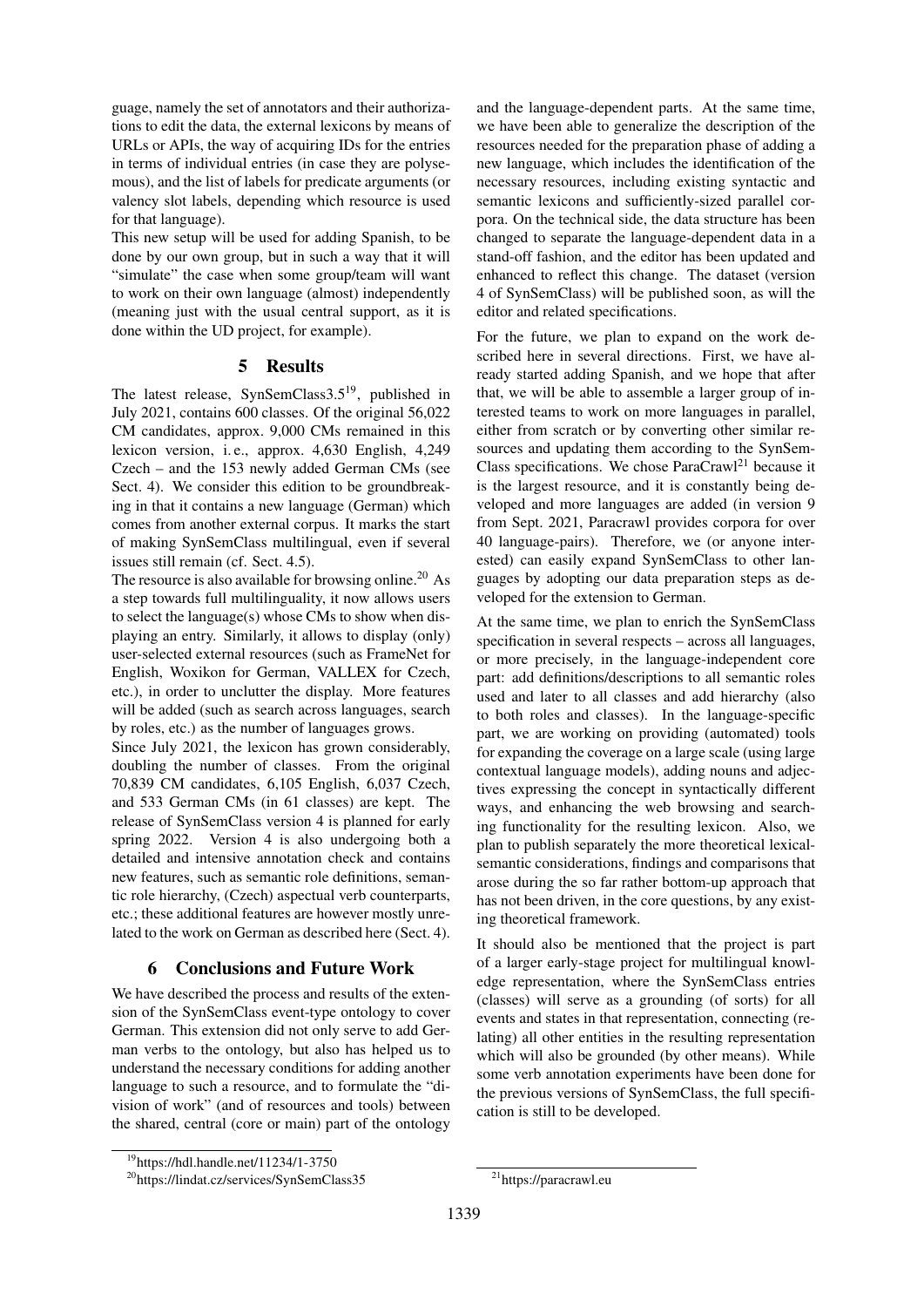### 7 Acknowledgements

The idea of adding German and the related work to make it happen has been conceived and subsequently funded in part as a collaborative microproject by the EU project HumaneAI-Net, $^{22}$  $^{22}$  $^{22}$  (GA no. 952026). The SynSemClass project, the dataset creation and curation, and its online access has been supported by the LINDAT/CLARIAH-CZ Research Infrastructure (project no. LM2018101), funded by the Ministry of Education, Youth and Sports of the Czech Republic and by the project LUSyD, funded by the Grant Agency of the Czech Republic under the EXPRO programme as project no. GX20-16819X, and by funding from the German Federal Ministry of Education and Research (BMBF) through the project QURATOR (Wachstumskern no. 03WKDA1A). We would also like to thank the annotators and their valuable input to the work presented here: Charlotte Friedrich, Kateřina Rysová and Danny Srp.

### 8 Bibliographical References

- <span id="page-8-18"></span>Akbik, A., Guan, X., and Li, Y. (2016). Multilingual aliasing for auto-generating proposition Banks. In *Proceedings of COLING 2016, the 26th International Conference on Computational Linguistics: Technical Papers*, pages 3466–3474, Osaka, Japan, December. The COLING 2016 Organizing Committee.
- <span id="page-8-3"></span>Al-Matham, R. N. and Al-Khalifa, H. S. (2021). Synoextractor: a novel pipeline for arabic synonym extraction using word2vec word embeddings. *Complexity*, 2021.
- <span id="page-8-2"></span>Al Tarouti, F. and Kalita, J. (2016). Enhancing automatic Wordnet construction using word embeddings. In *Proceedings of the Workshop on Multilingual and Cross-lingual Methods in NLP*, pages 30–34, San Diego, California, June. Association for Computational Linguistics.
- <span id="page-8-4"></span>Atserias, J., Villarejo, L., Rigau, G., Agirre, E., Carroll, J., Magnini, B., and Vossen, P. (2004). The meaning multilingual central repository. In *Proceedings of the Second International WordNet Conference*, pages 80–210.
- <span id="page-8-8"></span>Baker, C. F., Fillmore, C. J., and Lowe, J. B. (1998). The Berkeley FrameNet Project. In *Proceedings of the 36th Annual Meeting of the Association for Computational Linguistics and 17th International Conference on Computational Linguistics – Volume 1*, ACL '98, pages 86–90, Stroudsburg, PA, USA. Association for Computational Linguistics.
- <span id="page-8-7"></span>Bonial, C., Feely, W., Hwang, J. D., and Palmer, M. (2012). Empirically Validating VerbNet Using Sem-Link. In *Seventh Joint ACL-ISO Workshop on Interoperable Semantic Annotation*, Istanbul, Turkey, May.
- <span id="page-8-6"></span>Bonial, C., Stowe, K., and Palmer, M. (2013). Renewing and revising SemLink. In *Proceedings of the 2nd Workshop on Linked Data in Linguistics (LDL-2013): Representing and linking lexicons, terminologies and other language data*, pages 9 – 17, Pisa, Italy, September. Association for Computational Linguistics.
- <span id="page-8-15"></span>Bourgonje, P., Zaczynska, K., Schneider, J. M., Rehm, G., Uresova, Z., and Hajic, J. (2021). SynSemClass for German: Extending a Multilingual Verb Lexicon. In Adrian Paschke, et al., editors, *Proceedings of QURATOR 2021 – 2nd International Conference on Digital Curation Technologies*, volume 2836, Berlin, Germany, 02. CEUR-WS, CEUR-WS. CEUR Workshop Proceedings, Volume 2836. 11/12 February 2021.
- <span id="page-8-10"></span>Burchardt, A., Erk, K., and Frank, A. (2005). A wordnet detour to framenet. *Sprachtechnologie, Mobile Kommunikation und Linguistische Resourcen*, 01.
- <span id="page-8-16"></span>Chen, P., Haddow, B., Heafield, K., Hoang, H., Espla-Gomis, M., Forcada, M., Kamran, A., Kirefu, ` F., Koehn, P., Ortiz, S., Sempere, L., Ramírez-Sánchez, G., Sarrías, E., Strelec, M., Thompson, B., Waites, W., Wiggins, D., and Zaragoza, J. (2020). Paracrawl: Web-scale acquisition of parallel corpora. In *Proceedings of ACL'2020*, pages 4555– 4567, 01.
- <span id="page-8-17"></span>Cohen, J. (1960). A coefficient of agreement for nominal scales. *Educational and psychological measurement*, 20(1):37–46.
- <span id="page-8-14"></span>Cruse, D. (1986). *Lexical Semantics*. Cambridge University Press, UK.
- <span id="page-8-13"></span>Cruse, A. (2000). *Meaning in Language. An Introduction to Semantics and Pragmatics*. Oxford University Press. Oxford, UK.
- <span id="page-8-9"></span>de Lacalle, M. L., Laparra, E., Aldabe, I., and Rigau, G. (2016). A multilingual predicate matrix. In *LREC*.
- <span id="page-8-12"></span>Di Fabio, A., Conia, S., and Navigli, R. (2019). VerbAtlas: a novel large-scale verbal semantic resource and its application to semantic role labeling. In *Proceedings of the 2019 Conference on Empirical Methods in Natural Language Processing and the 9th International Joint Conference on Natural Language Processing (EMNLP-IJCNLP)*, pages 627– 637, Hong Kong, China, November. Association for Computational Linguistics.
- <span id="page-8-5"></span>Eckle-Kohler, J., McCrae, J. P., and Chiarcos, C. (2015). LemonUby – A large, interlinked, syntactically-rich lexical resource for ontologies. *Semantic Web*, 6:371–378.
- <span id="page-8-0"></span>Ercan, G. and Haziyev, F. (2019). Synset expansion on translation graph for automatic wordnet construction. *Inf. Process. Manag.*, 56:130–150.
- <span id="page-8-11"></span>Fellbaum, C. and Baker, C. (2013). Comparing and harmonizing different verb classifications in light of a semantic annotation task. *Linguistics*, 51, 01.

<span id="page-8-19"></span><sup>22</sup><https://www.humane-ai.eu>

<span id="page-8-1"></span>Christiane Fellbaum, editor. (1998). *WordNet: An*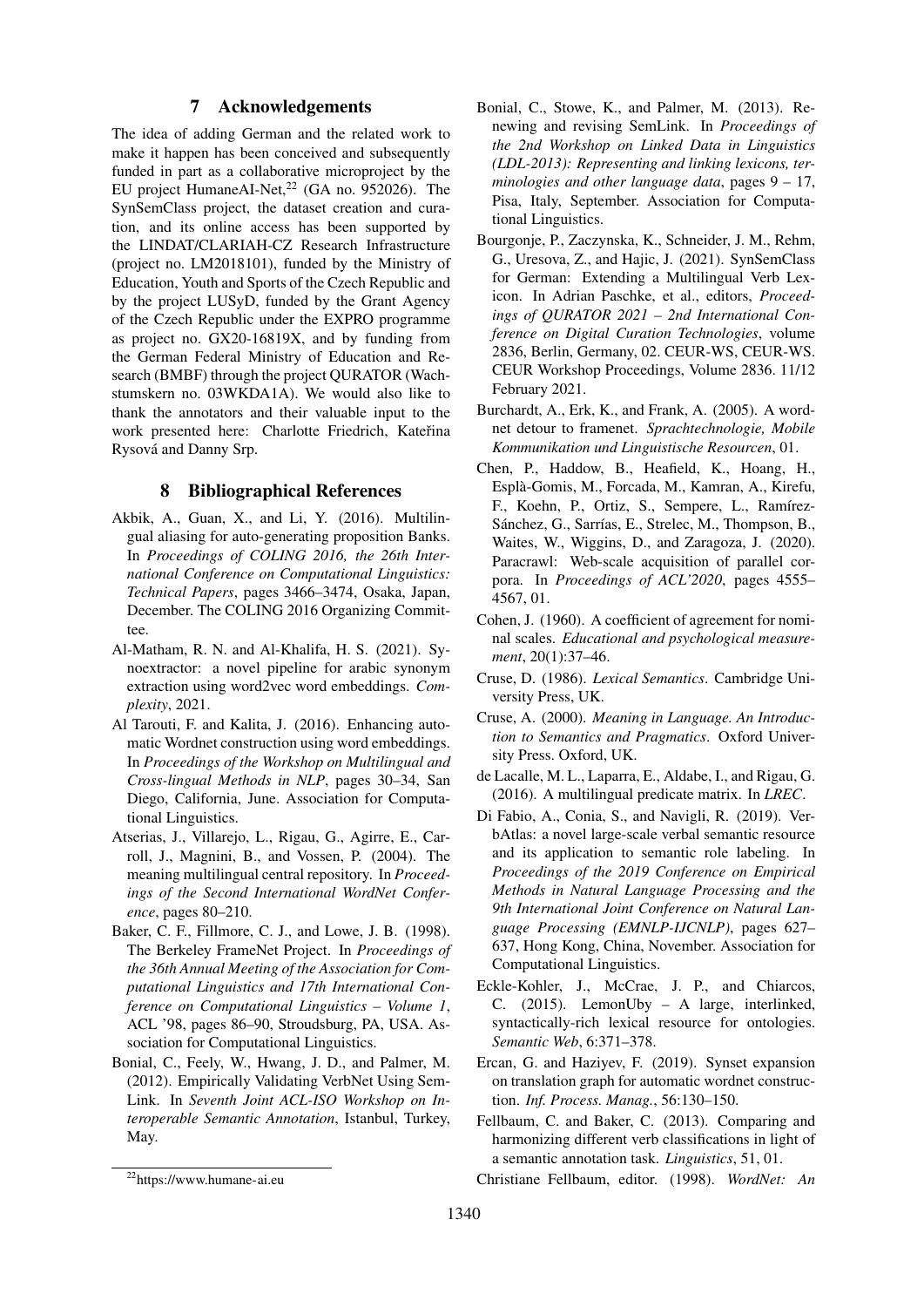*Electronic Lexical Database*. MIT Press, Cambridge, MA and London.

- <span id="page-9-22"></span>Fillmore, C. J., Johnson, C. R., and L.Petruck, M. R. (2003). Background to FrameNet: FrameNet and Frame Semantics. *International Journal of Lexicography*, 16(3):235–250.
- <span id="page-9-6"></span>Flati, T. and Navigli, R. (2012). The CQC Algorithm: Cycling in Graphs to Semantically Enrich and Enhance a Bilingual Dictionary. *Journal of Artificial Intelligence Research*, 43:135–171, Feb.
- <span id="page-9-24"></span>Gao, Q. and Vogel, S. (2008). Parallel implementations of word alignment tool. In *Software Engineering, Testing, and Quality Assurance for Natural Language Processing*, pages 49–57, Columbus, Ohio, June. Association for Computational Linguistics.
- <span id="page-9-1"></span>Goncalo Oliveira, H. and Gomes, P. (2014). Eco and onto.pt: A flexible approach for creating a portuguese wordnet automatically. *Language Resources and Evaluation*, 42:373–, 06.
- <span id="page-9-7"></span>Jorge Gracia, et al., editors. (2019). *Proceedings of TIAD-2019 Shared Task – Translation Inference Across Dictionaries co-located with the 2nd Language, Data and Knowledge Conference (LDK 2019), Leipzig, Germany, May 20, 2019*, volume 2493 of *CEUR Workshop Proceedings*. CEUR-WS.org.
- <span id="page-9-8"></span>Guinovart, X. G., Gonzalez-Dios, I., Oliver, A., and Rigau, G. (2021). Multilingual central repository: a cross-lingual framework for developing wordnets. *ArXiv*, abs/2107.00333.
- <span id="page-9-9"></span>Gurevych, I., Eckle-Kohler, J., Hartmann, S., Matuschek, M., Meyer, C. M., and Wirth, C. (2012). Uby – a large-scale unified lexical-semantic resource based on lmf. In *EACL*.
- <span id="page-9-2"></span>Helou, M. A., Palmonari, M., Jarrar, M., and Fellbaum, C. (2014). Towards building lexical ontology via cross-language matching. In *Proceedings of the Seventh Global Wordnet Conference*, pages 346–354, Tartu, Estonia, January. University of Tartu Press.
- <span id="page-9-3"></span>Helou, M. A., Palmonari, M., and Jarrar, M. (2016). Effectiveness of automatic translations for crosslingual ontology mapping. *J. Artif. Int. Res.*, 55(1):165–208, jan.
- <span id="page-9-10"></span>Ide, N. (2014). FrameNet and linked data. In *Proceedings of Frame Semantics in NLP: A Workshop in Honor of Chuck Fillmore (1929-2014)*, pages 18–21, Baltimore, MD, USA, June. Association for Computational Linguistics.
- <span id="page-9-19"></span>Jackson, H. (1988). *Words and Their Meaning*. Routledge.
- <span id="page-9-4"></span>Jarrar, M., Karajah, E., Khalifa, M., and Shaalan, K. (2020). Extracting synonyms from bilingual dictionaries.
- <span id="page-9-5"></span>Khodak, M., Risteski, A., Fellbaum, C., and Arora, S. (2017). Automated WordNet construction using word embeddings. In *Proceedings of the 1st Workshop on Sense, Concept and Entity Representations and their Applications*, pages 12–23, Valencia,

Spain, April. Association for Computational Linguistics.

- <span id="page-9-0"></span>Lam, K. N., Tarouti, F. A., and Kalita, J. (2014). Automatically constructing wordnet synsets. In *Proceedings of the 52nd Annual Meeting of the Association for Computational Linguistics, ACL 2014, June 22- 27, 2014, Baltimore, MD, USA, Volume 2: Short Papers*, pages 106–111. The Association for Computer Linguistics.
- <span id="page-9-21"></span>Lopatková, M., Kettnerová, V., Bejček, E., Vernerová, A., and Žabokrtský, Z. (2016). Valenční slovník *cesk ˇ ych sloves VALLEX ´* . Nakladatelstv´ı Karolinum, Praha, Czechia.
- <span id="page-9-15"></span>Lopez de Lacalle, M., Laparra, E., and Rigau, G. (2014). Predicate matrix: extending SemLink through WordNet mappings. In *Proceedings of the Ninth International Conference on Language Resources and Evaluation (LREC'14)*, pages 903–909, Reykjavik, Iceland, May. European Language Resources Association (ELRA).
- <span id="page-9-18"></span>Lyons, J. (1968). *Introduction to Theoretical Linguistics*. Cambridge University Press.
- <span id="page-9-20"></span>Lyons, J. (1995). *Linguistic Semantics*. Cambridge University Press.
- <span id="page-9-26"></span>Lönneker, B. and Ziem, A., (2018). Wissensdarstel*lung mit Frames in modernen Terminologiesystemen*, pages 289–330. dup.
- <span id="page-9-11"></span>McCrae, J. P., Fellbaum, C., and Cimiano, P. (2014). Publishing and Linking WordNet using lemon and RDF. In *Proceedings of the 3rd Workshop on Linked Data in Linguistics, colocated with LREC 2014*, Reykjavik, Iceland.
- <span id="page-9-14"></span>Miller, G. A. (1995). WordNet: A Lexical Database for English. *Commun. ACM*, 38(11):39–41, November.
- <span id="page-9-16"></span>Navigli, R. and Ponzetto, S. P. (2010). Babelnet: Building a very large multilingual semantic network. In *ACL*.
- <span id="page-9-17"></span>Navigli, R. and Ponzetto, S. P. (2012). Babelnet: The automatic construction, evaluation and application of a wide-coverage multilingual semantic network. *Artif. Intell.*, 193:217–250.
- <span id="page-9-25"></span>Och, F. J. and Ney, H. (2003). A Systematic Comparison of Various Statistical Alignment Models. *Computational Linguistics*, 29(1):19–51.
- <span id="page-9-27"></span>Palmer, M., Gildea, D., and Kingsbury, P. (2005a). The Proposition Bank: An annotated corpus of semantic roles. *Computational Linguistics*, 31(1):71– 106.
- <span id="page-9-13"></span>Palmer, M., Gildea, D., and Kingsbury, P. (2005b). The Proposition Bank: An Annotated Corpus of Semantic Roles. *Computational Linguistics*, 31(1):71– 106, March.
- <span id="page-9-12"></span>Palmer, M. (2009). Semlink: Linking PropBank, VerbNet and FrameNet. In *Proceedings of the Generative Lexicon Conference*, page 9–15.
- <span id="page-9-23"></span>Pradhan, S. S. and Xue, N. (2009). OntoNotes: The 90% solution. In *Proceedings of Human Language*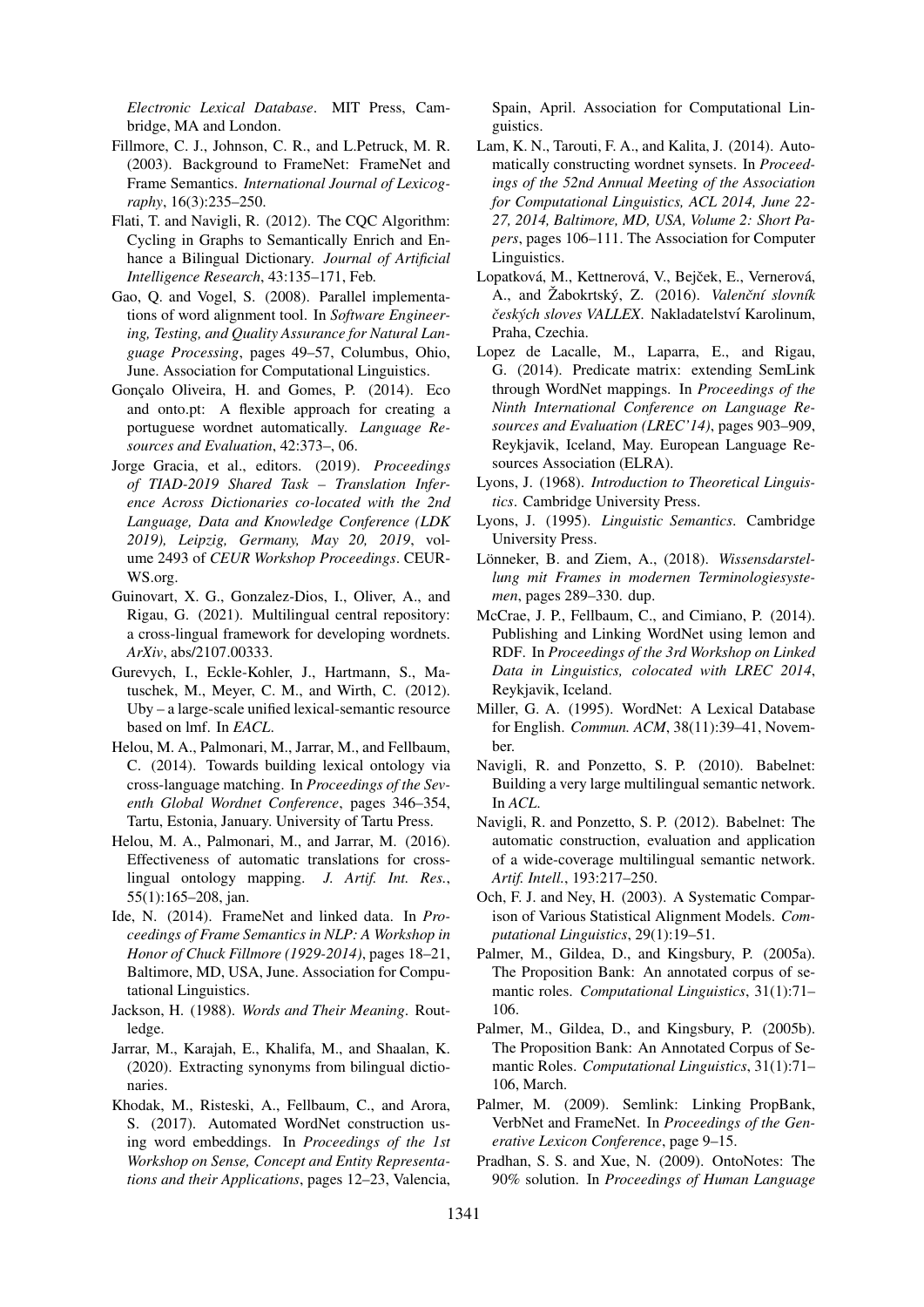*Technologies: The 2009 Annual Conference of the North American Chapter of the Association for Computational Linguistics, Companion Volume: Tutorial Abstracts*, pages 11–12, Boulder, Colorado, May. Association for Computational Linguistics.

- <span id="page-10-10"></span>Schuler, K. K. (2006). *VerbNet: A Broad-Coverage, Comprehensive Verb Lexicon*. Ph.D. thesis, University of Pennsylvania.
- <span id="page-10-9"></span>Segers, R., Laparra, E., Rospocher, M., Vossen, P., Rigau, G., and Ilievski, F. (2016). The predicate matrix and the event and implied situation ontology: Making more of events. In *GWC*.
- <span id="page-10-13"></span>Sgall, P., Hajičová, E., and Panevová, J. (1986). *The Meaning of the Sentence in its Semantic and Pragmatic Aspects*. D. Reidel, Dordrecht.
- <span id="page-10-6"></span>Sholikah, R. W., Arifin, A. Z., Fatichah, C., and Purwarianti, A. (2020). Semantic relation detection based on multi-task learning and cross-lingualview embedding. *INTERNATIONAL JOURNAL*, 13(3):33–45.
- <span id="page-10-2"></span>Torregrosa, D., Arcan, M., Ahmadi, S., and McCrae, J. P. (2019). TIAD 2019 shared task: Leveraging knowledge graphs with neural machine translation for automatic multilingual dictionary generation. In Jorge Gracia, et al., editors, *Proceedings of TIAD-2019 Shared Task – Translation Inference Across Dictionaries co-located with the 2nd Language, Data and Knowledge Conference (LDK 2019), Leipzig, Germany, May 20, 2019*, volume 2493 of *CEUR Workshop Proceedings*, pages 24–31. CEUR-WS.org.
- <span id="page-10-12"></span>Urešová, Z., Fučíková, E., Hajičová, E., and Hajič, J. (2018a). Creating a Verb Synonym Lexicon Based on a Parallel Corpus. In *Proceedings of the 11th International Conference on Language Resources and Evaluation (LREC'18)*, Miyazaki, Japan, May. European Language Resources Association (ELRA).
- <span id="page-10-8"></span>Urešová, Z., Fučíková, E., Hajičová, E., and Hajič, J. (2018b). A Cross-lingual synonym classes lexicon. *Prace Filologiczne*, LXXII:405–418.
- <span id="page-10-7"></span>Urešová, Z., Fučíková, E., Hajičová, E., and Hajič, J. (2018c). Defining verbal synonyms: between syntax and semantics. In Dag Haug, et al., editors, *Proceedings of the 17th International Workshop on Treebanks and Linguistic Theories (TLT 2018), Vol. 155*, Linköping Electronic Conference Proceedings, pages 75–90, Linköping, Sweden. Universitetet i Oslo, Linköping University Electronic Press.
- <span id="page-10-15"></span>Urešová, Z., Fučíková, E., Hajičová, E., and Hajič, J. (2018d). Tools for Building an Interlinked Synonym Lexicon Network. In *Proceedings of the 11th International Conference on Language Resources and Evaluation (LREC'18)*, Miyazaki, Japan, May. European Language Resources Association (ELRA).
- <span id="page-10-11"></span>Urešová, Z., Fučíková, E., Hajičová, E., and Hajič, J. (2019). Meaning and Semantic Roles in CzEngClass Lexicon. *Jazykovedný časopis / Journal of Linguistics*, 70(2):403–411.
- <span id="page-10-14"></span>Uresova, Z., Fucikova, E., Hajicova, E., and Hajic, J. (2020). SynSemClass linked lexicon: Mapping synonymy between languages. In *Proceedings of the 2020 Globalex Workshop on Linked Lexicography*, pages 10–19, Marseille, France, May. European Language Resources Association.
- <span id="page-10-16"></span>Urešová, Z., Fučíková, E., Hajič, J., and Zaczynska, K. (2021). Annotation guidelines for German verbal synonyms included in SynSemClass Lexicon. Technical Report TR-2021-70, ÚFAL MFF UK.
- <span id="page-10-1"></span>Villegas, M., Melero, M., Bel, N., and Gracia, J. (2016). Leveraging RDF graphs for crossing multiple bilingual dictionaries. In *Proceedings of the Tenth International Conference on Language Resources and Evaluation (LREC'16)*, pages 868–876, Portorož, Slovenia, May. European Language Resources Association (ELRA).
- <span id="page-10-4"></span>Wang, T. and Hirst, G. (2011). Refining the Notions of Depth and Density in WordNet-Based Semantic Similarity Measures. In *Proceedings of the Conference on Empirical Methods in Natural Language Processing*, EMNLP '11, page 1003–1011, USA. Association for Computational Linguistics.
- <span id="page-10-3"></span>Wang, W., Thomas, C., Sheth, A., and Chan, V. (2010). Pattern-based synonym and antonym extraction. In *Proceedings of the 48th Annual Southeast Regional Conference*, ACM SE '10, New York, NY, USA. Association for Computing Machinery.
- <span id="page-10-0"></span>Wu, H. and Zhou, M. (2003). Optimizing synonym extraction using monolingual and bilingual resources. In *Proceedings of the Second International Workshop on Paraphrasing*, pages 72–79, Sapporo, Japan, July. Association for Computational Linguistics.
- <span id="page-10-5"></span>Xiang, L., Guo, G., Yu, J., Sheng, V. S., and Yang, P. (2020). A convolutional neural networkbased linguistic steganalysis for synonym substitution steganography. *Mathematical Biosciences and Engineering*, 17(2):1041–1058.

### 9 Language Resource References

- Cinková, Silvie and Fučíková, Eva and Šindlerová, Jana and Hajič, Jan. (2014). *EngVallex - English Valency Lexicon*. LINDAT/CLARIN digital library at the Institute of Formal and Applied Linguistics, Charles University, [http://hdl.handle.net/11858/](http://hdl.handle.net/11858/00-097C-0000-0023-4337-2) [00-097C-0000-0023-4337-2.](http://hdl.handle.net/11858/00-097C-0000-0023-4337-2)
- Hajič, Jan and Hajičová, Eva and Panevová, Jarmila and Sgall, Petr and Cinková, Silvie and Fučíková, Eva and Mikulová, Marie and Pajas, Petr and Popelka, Jan and Semecký, Jiří and Sindlerová, Jana and Štěpánek, Jan and Toman, Josef and Urešová, Zdeňka and Žabokrtský, Zdeněk. (2012). *Prague Czech-English Dependency Treebank 2.0*. LINDAT/CLARIAH-CZ digital library at the Institute of Formal and Applied Linguistics (UFAL), Faculty of Mathematics and Physics, Charles University, ISLRN or PID: [https://hdl.handle.net/11858/](https://hdl.handle.net/11858/00-097C-0000-0015-8DAF-4) [00-097C-0000-0015-8DAF-4.](https://hdl.handle.net/11858/00-097C-0000-0015-8DAF-4)